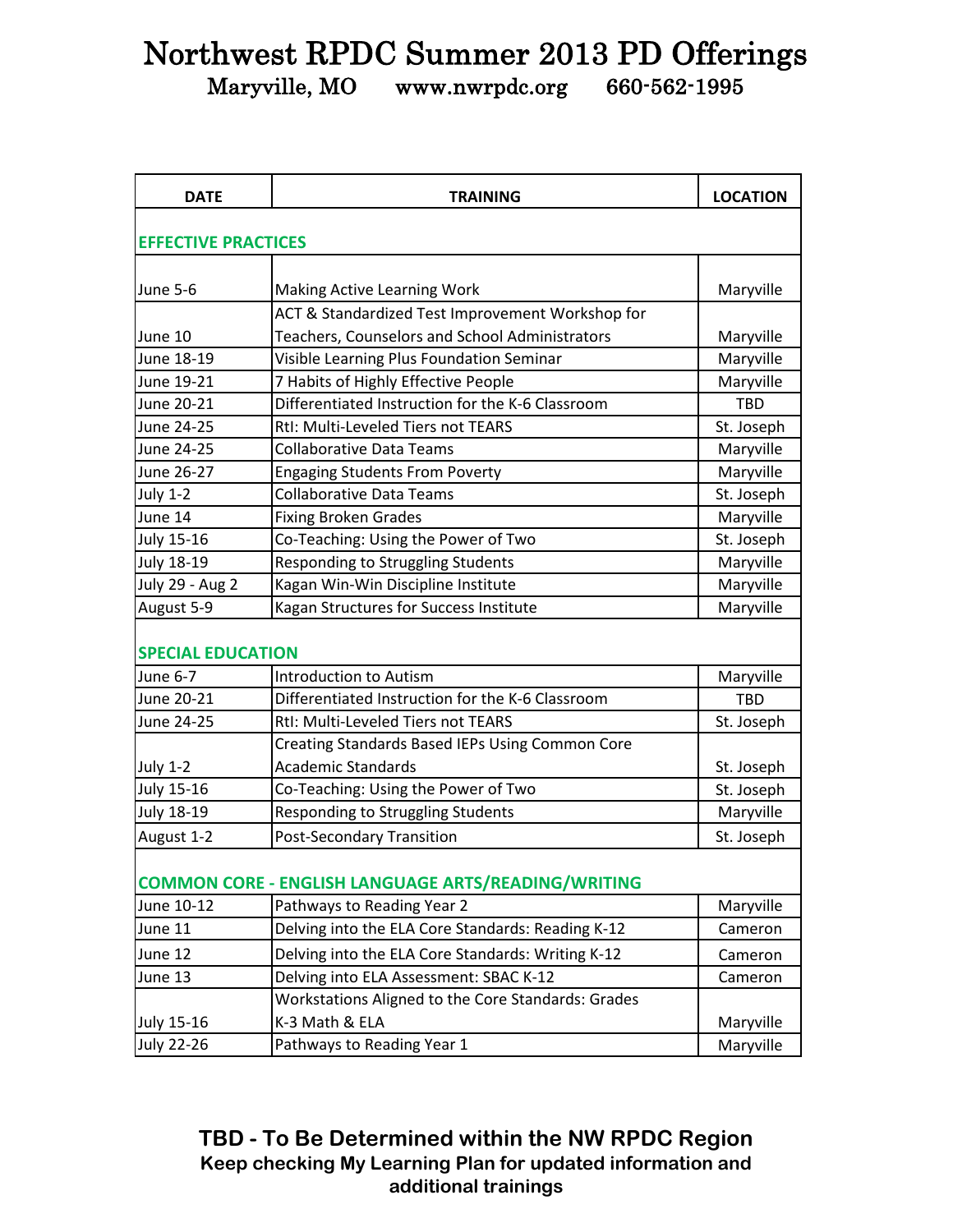## Northwest RPDC Summer 2013 PD Offerings Maryville, MO www.nwrpdc.org 660-562-1995

| August 5                           | Developing the Skill of Good Handwriting                                              | Maryville  |
|------------------------------------|---------------------------------------------------------------------------------------|------------|
| August 6                           | Delving into ELA Assessment: SBAC K-12                                                | Maryville  |
| August 7                           | Delving into the ELA Core Standards: Writing K-12                                     | Maryville  |
| August 8                           | Delving into the ELA Core Standards: Reading K-12                                     | Maryville  |
|                                    | <b>COMMON CORE - MATHEMATICS</b>                                                      |            |
| May 31                             | K-12 Math Common Core Transition First Steps                                          | Maryville  |
| June 3                             | K-2 Math Core Standards Next Steps: Exploring Number &<br><b>Operations Base Ten</b>  | Cameron    |
| June 10                            | K-2 Math Core Standards Next Steps: Exploring Operations<br>& Algebraic Thinking      | Cameron    |
| June 17                            | K-2 Math Core Standards Next Steps: Exploring<br>Measurement & Data                   | Cameron    |
| June 7                             | 3-5 Math Core Standards Next Steps: Exploring Number &<br><b>Operations Base Ten</b>  | Maryville  |
| June 14                            | 3-5 Math Core Standards Next Steps: Exploring Operations<br>& Algebraic Thinking      | Maryville  |
| June 21                            | 3-5 Math Core Standards Next Steps: Exploring<br><b>Measurement &amp; Data</b>        | Maryville  |
| June 28                            | 3-5 Math Core Standards Next Steps: Exploring Number &<br><b>Operations Fractions</b> | Maryville  |
| June 11                            | 6-12 Math Core Standards Next Steps: Exploring<br><b>Expressions &amp; Equations</b>  | Stanberry  |
| June 25                            | 6-12 Math Core Standards Next Steps: Exploring Ratios &<br>Proportions                | Stanberry  |
| July 9                             | 6-12 Math Core Standards Next Steps: Exploring Statistics<br>& Probability            | Stanberry  |
| <b>July 15-16</b>                  | Workstations Aligned to the Core Standards: Grades<br>K-3 Math & ELA                  | Maryville  |
| <b>PBS/PLC/CHECK &amp; CONNECT</b> |                                                                                       |            |
| May 28 & 29                        | SW Positive Behavior Support Prep Summer Training                                     | Maryville  |
| June 27-28                         | SW Positive Behavior Support Emerging 1 Summer Training                               | Maryville  |
| <b>July 15-18</b>                  | <b>PLC Summer Academy</b>                                                             | <b>TBD</b> |
| <b>July 17-18</b>                  | Check & Connect Student Engagement Intervention Model                                 | St. Joseph |
| August 6                           | SW-PBS New Faculty/Administrator Induction                                            | St. Joseph |

**TBD - To Be Determined within the NW RPDC Region Keep checking My Learning Plan for updated information and additional trainings**